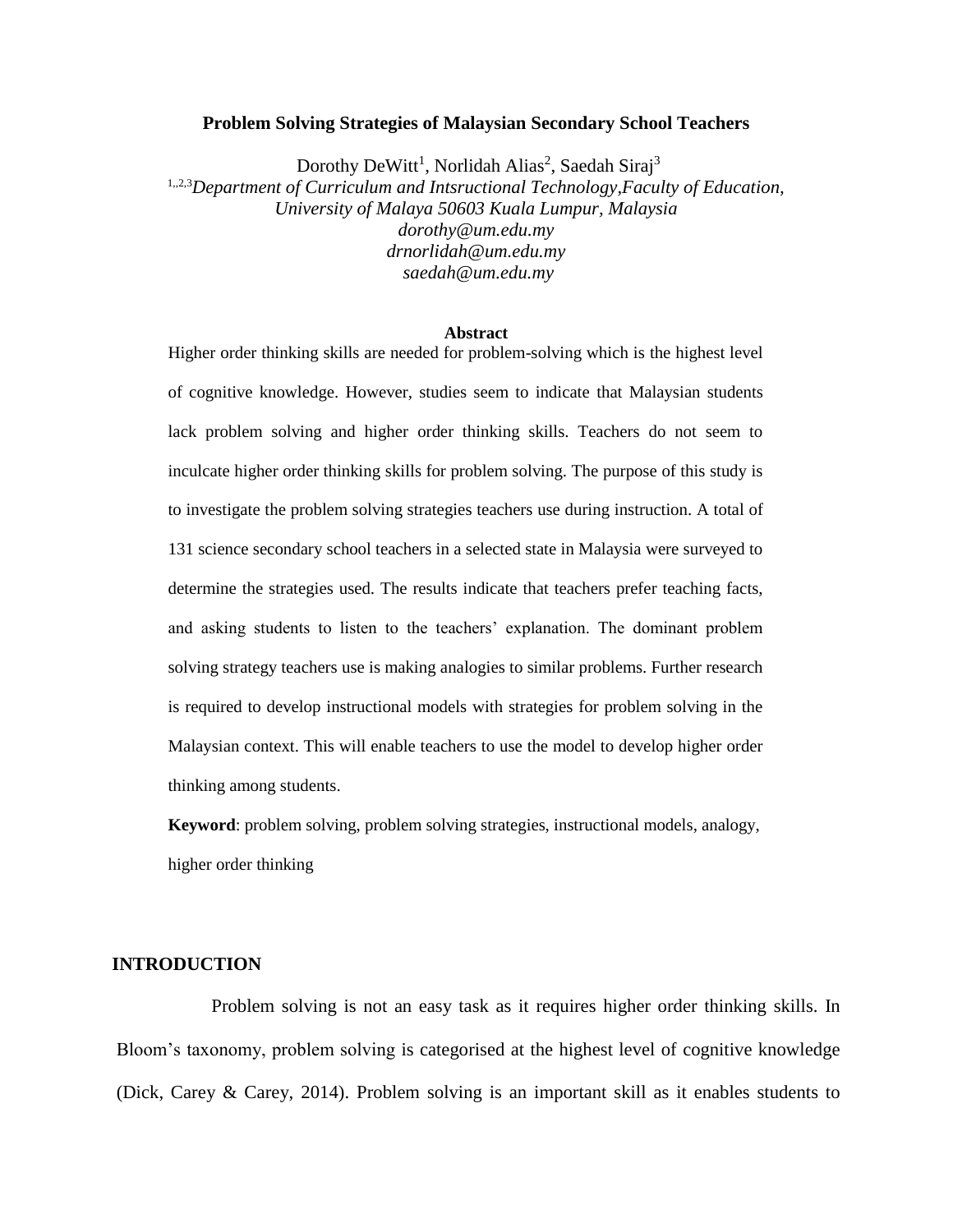critically evaluate arguments, and to develop and support their own arguments (Bassham, Irwin, Nardone, & Wallace, 2012).

The Malaysian Education Blueprint from preschool to post-secondary, and for higher education have noted that Malaysian students need to develop thinking skills in order to be prepared for their future jobs (Ministry of Education (MOE), 2013; 2015). Potential employers require staff who are creative and innovative and are able to solve problems at the workplace. Hence, it is the aspiration of the government of Malaysia to develop graduates for the job market who are able to think critically, are innovative and able to solve real world problems, as well as are holistic and well-balanced (MOE, 2015).

However, employers seem to indicate that Malaysian graduates lack the problem solving skills required for the workplace (MOE, 2015). Employers are less concerned with the highly specialized career skills which can be learnt on the job, but emphasise that graduates should have generic skills like problem solving (Bassham et al., 2012). Instead, studies seem to indicate Malaysian students lack problem solving and higher order thinking skills and are not able to apply knowledge and to think critically in new situations (MOE, 2012b).

Critical and creative thinking skills have been incorporated into the Malaysian school syllabus since 1994. Teachers have been trained in strategies for teaching critical and creative thinking in pre-service courses since then (Nagappan, 2001). The infusion approach or the 'Boston Model' was adopted to teach trainee teachers thinking skills (Nagappan, 2001; Kuldas, Hashim, & Ismail, 2015). The 'Boston Model' has four components: introduction to content and process, thinking about thinking, active thinking and thinking application. This model allows the teaching of the same thinking skills in different subjects at all grade levels (Swartz & Parks, 1994). Specific to the needs of the Malaysian situation, an additional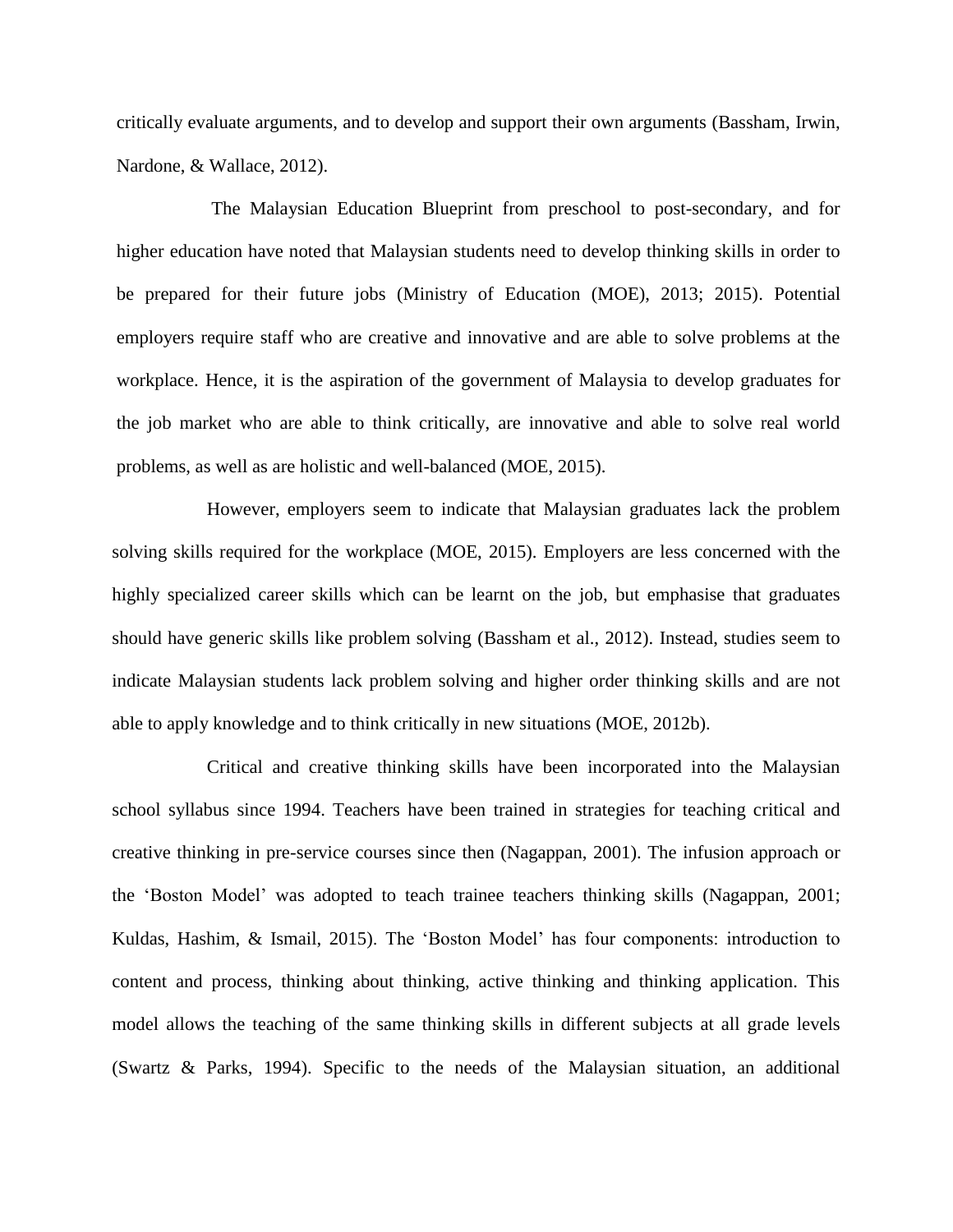component, consolidation and enrichment activities was added to the model (Kuldas et al., 2015).

However, Malaysia's poor performance in international assessments such as Programme for International Student Assessment (PISA) and Trends in International Mathematics and Science Study (TIMSS) in recent years has lead the Malaysian government to introduce initiatives to assist students who do not have higher order thinking and problem solving skills (MOE, 2013). One of the bodies set up to inculcate the practice of creative innovation is *Agensi Inovasi Malaysia* (AIM). Through the i-THINK programme, thinking maps were used to develop thinking skills in primary and schools (AIM, 2014). This technique seems to improve students' mastery of the content and stimulate students' higher order thinking (Suhaili, 2014; Mazmin, 2013; Yusop & Mahamod, 2016).

However, studies from the implementation of thinking skills in the curriculum indicated that teachers had problems in inculcating higher order thinking for teaching problem solving. Teachers seem to focus on surface level understanding of the subject matter and not on higher order thinking or problem solving (MOE, 2012). In addition, teachers were confused on the definition of thinking skills and could not distinguish between the different levels of thinking (Marzano, Brandt, Hughes, Jones, Presseisen, Rankin, & Suhor, 1988; Nagappan, 2002). Further, teachers found it difficult to include thinking strategies in their current teaching style (Jones, 2008). The teachers also believed that they required more courses on how to teach problem solving (Marzano et al., 1988; Nagappan, 2002).

Studies seem to indicate that teachers may not be able to apply their knowledge of thinking skills in their classroom practices (Nagappan, 1998, 2001). In a specific study in Malaysia, a quarter of teachers (26%) did not allocate any time for teaching higher order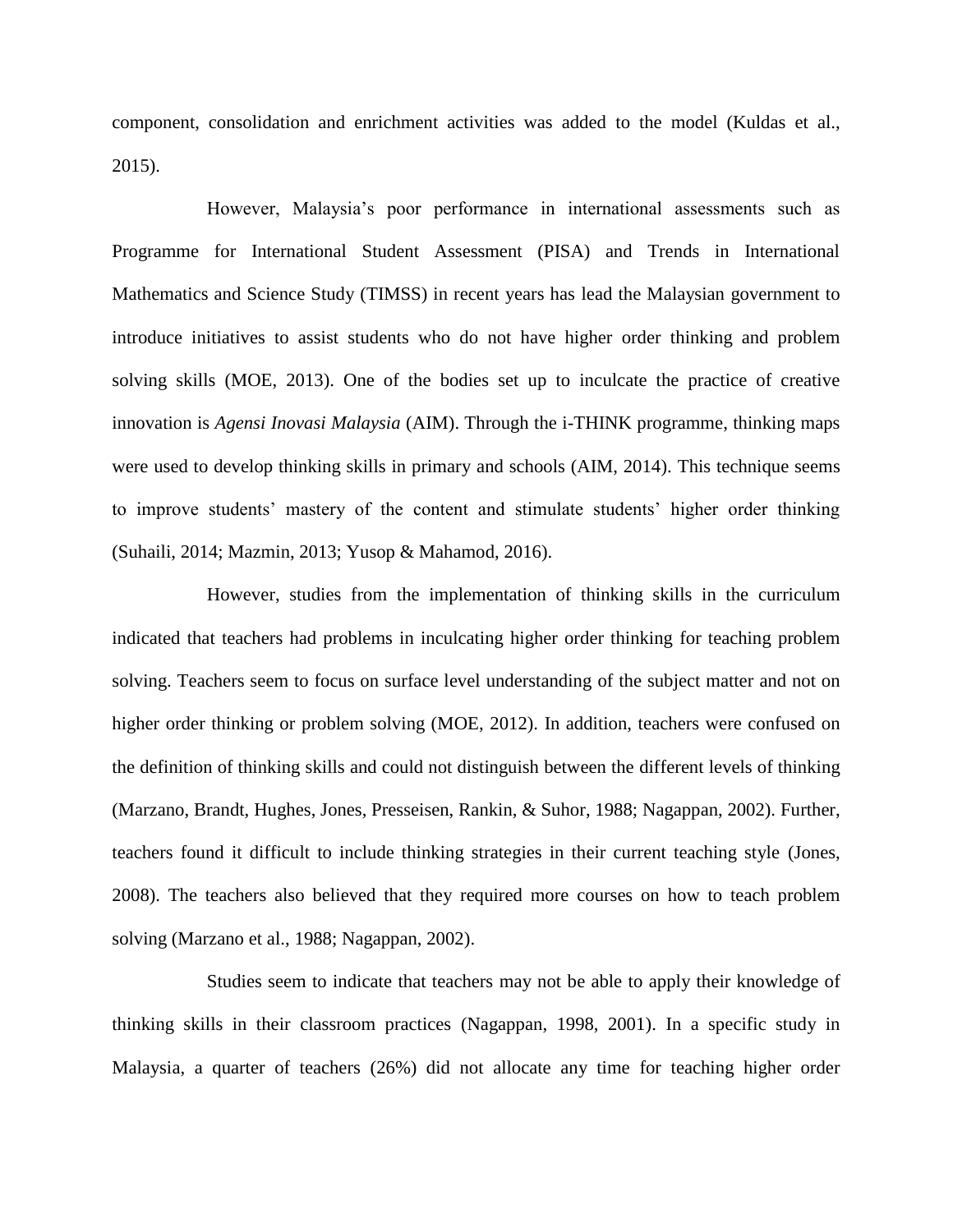thinking, while 77% of teachers allocated less than 10% of their class time in teaching higher order thinking. Nagappan (2001) believed that teachers are not completely ready to apply their knowledge on thinking skills in practice. This had lead other researchers to conclude that in order to have a better understanding of critical thinking and problem solving strategies, teachers, both novice and experienced, needed to be trained in the instructional strategies to enable them to face the challenges of teaching critical thinking and problem solving (Nagappan, 2010; Suhaili, 2014).

Before a training module can be developed, it would be important to determine what strategies are currently used by teachers for teaching problem solving and developing higher order thinking. Hence, the purpose of this study is to investigate the instructional strategies used by a Malaysian teachers. The objective is to determine to what extend do teachers make use of the following modes during instruction: analogizing, modeling, reasoning causally, and arguing.

### *Problem Solving Strategies*

There are several strategies for promoting critical thinking skills. Questioning can be used by teachers to engage students with the lesson, as well as to stimulate critical thinking (Blosser, 1991). In addition to questioning, debates involves argumentation and reasoning, and can develop problem solving skills (Zare & Othman, 2015). Feedback given to monitor students' progress during problem solving also assists students in developing problem solving skills (Osman & Kassim, 2015; Toledo & Dubas, 2016).

Technology can be used to support problem solving. Firstly, search engines enables information to be obtained speedily. However, in order to use this information, processes such as planning, searching the web, and evaluating online sources will be required (DeWitt, Alias, Siraj,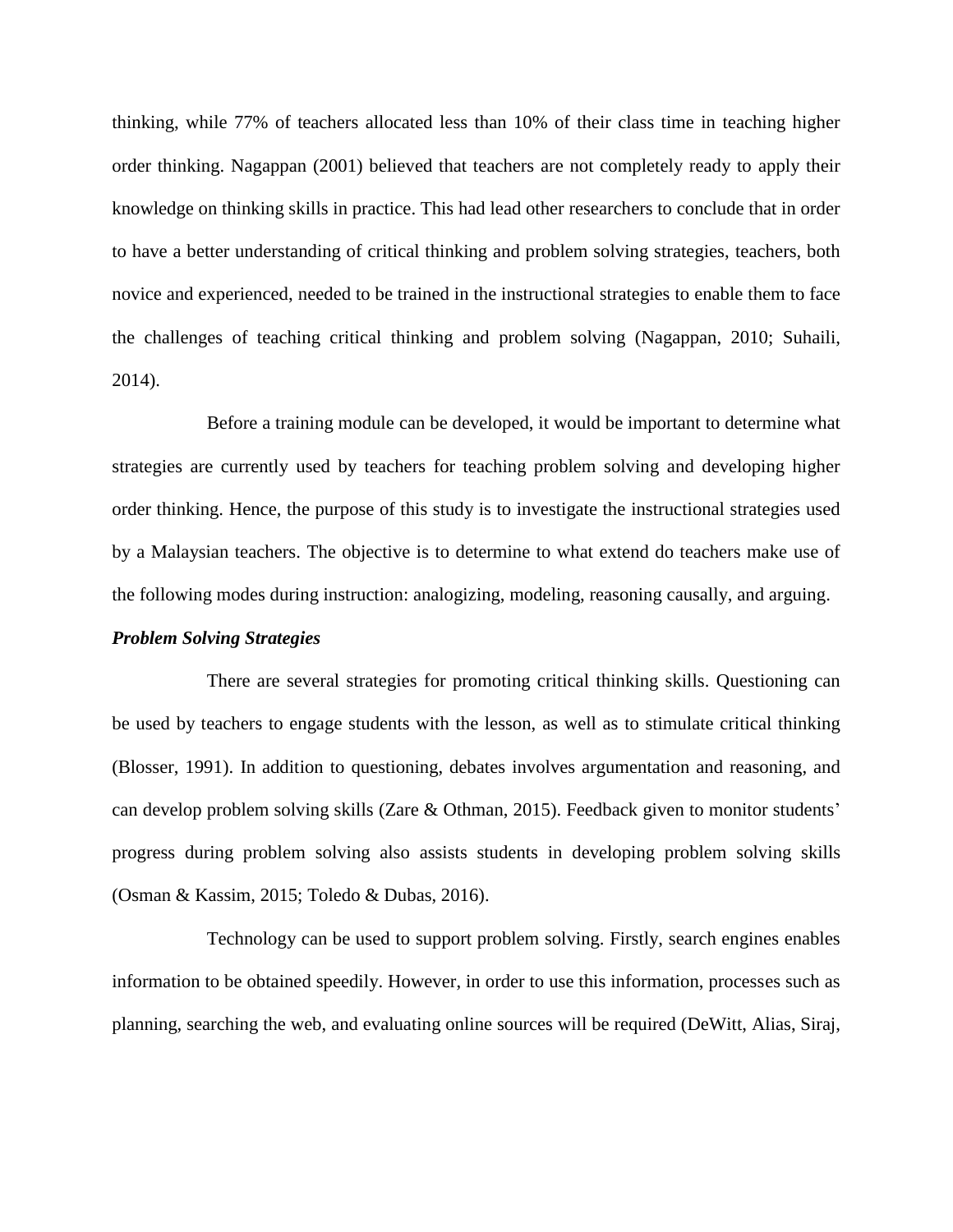& Hutagalung, 2014; Jonassen, & Colaric, 2001). These processes involve the thinking skills required for problem solving.

Searching and finding information alone is insufficient for learning. However, when there is a purpose, information searching becomes meaningful and can be used for problem solving. The information searching process involves the process of selecting and evaluating information and activating the thought processes for reflective thinking and decision making (DeWitt et al., 2014).

Software applications can assist in modeling the system to understand the problem and in order to make decisions for problem solving. Technology enhanced representations of the systems from simple SmartArt diagrams to more complex models in SPSS and AMOS can be designed to model the problem (Dick, Carey & Carey, 2014). Simulation software can be used to assist the process of building models for visualizing and modelling (Soloway, Krajcik, &. Finkel, 1995). Complex problems with multiple solutions requires the student to evaluate the choices. Hence, decision making with rational analysis is required. Technologies can be used to model decision situations, make simulations to test predictions and represent different perspectives to evaluate the the solution.

Hence, problem solving using *Mindtools* which enable internet searches, completing projects, experimentation, virtual field trips and collaborative writing on wikis and collaborative discourse online have been shown to encourage problem solving skills (Dick, Carey & Carey, 2014).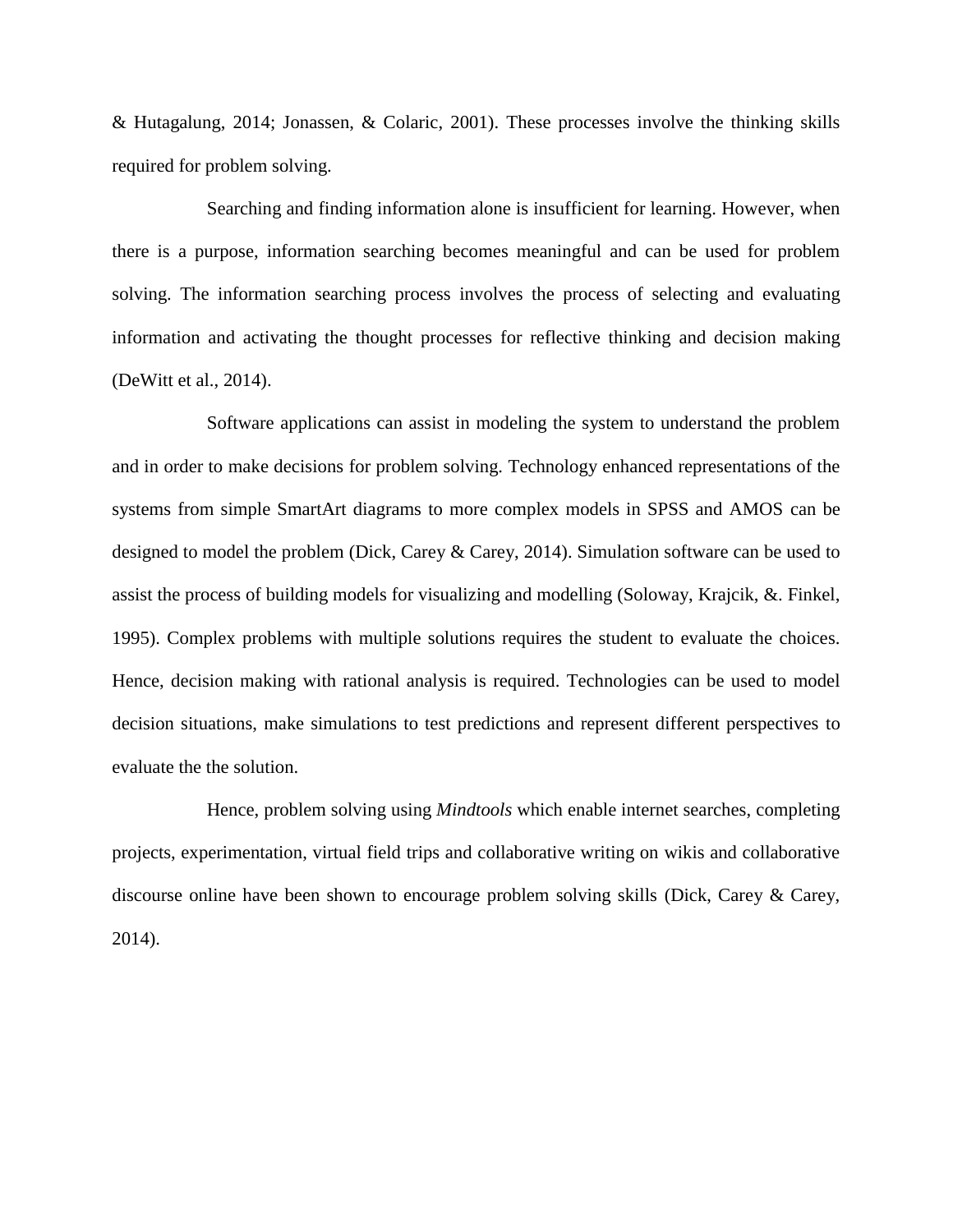# *Instruction for Problem Solving*

Meaningful problem solving involves several modes of thinking, called the principles of learning, which are analogizing, modelling, reasoning causally, and arguing (Jonassen, 2013).

Analogizing is the process of transferring information from a particular situation to another situation. When learning is transferred, new ideas are developed. This is because ideas are compared and new schemas need to be built (Jonassen, 2013; Mayer, 1983). Experience and prior knowledge enables the learner to retrieve previously encountered problems and to use analogical reasoning to address the new problem this form of thinking for learning (Dick Carey & Carey, 2014; Luchins, 1942). Experience and observation of more cases builds the learner prior knowledge and enables him to employ case-based reasoning process.

Modeling is the process involving the building of mental models that can be tested. Models show relations between the elements in a system, and can be represented using databases, images, hypermedia and other tools (Dick, Carey & Carey, 2014). Mental models of learners' understanding can be represented formally using these tools. As these models are tested, manipulated and changed, there will be deeper understanding. Processes such as making predictions, inferences and experimentation can occur during modeling and testing.

Causal reasoning enables learners to make predictions, draw implications, make inferences, and articulate explanations. The concepts will be derived based on semantics. A set of conditions are given and predictions of the possible effects can be made. The hypothesis made can then be tested. Examples of tools that support causal reasoning are diagrams, question prompts to focus the learner simulations and modelling tools.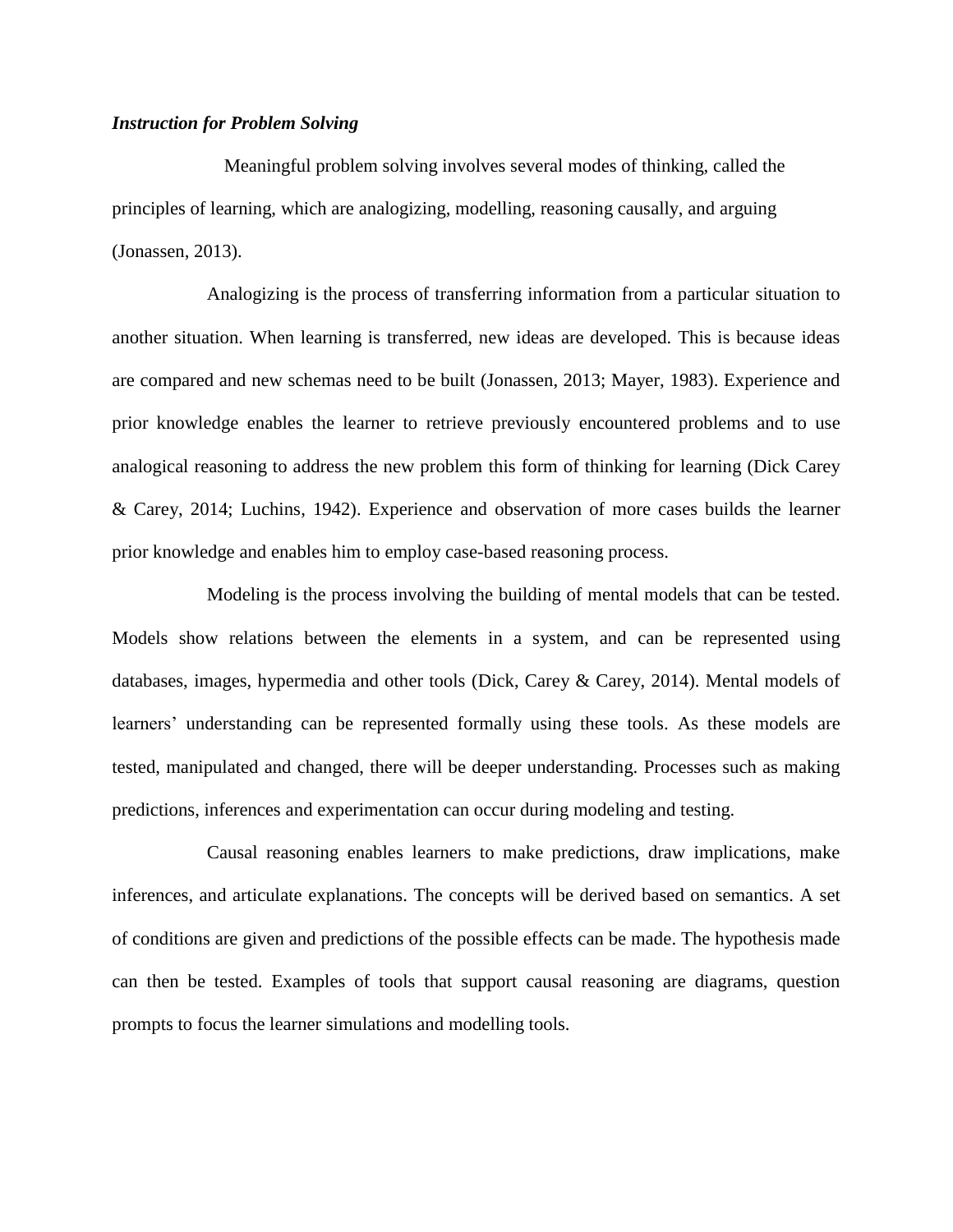Argumentation is the means by which we rationally solve problems using theories to support claims with evidence. When required, alternative theories with counterarguments, and rebuttals are used to support the claims. Argumentation encourages productive thinking for conceptual change (Mayer, 1983).

Hence the principles of learning might be used to encourage processes used for effective problem solving as these principles incorporate the strategies of problem solving. In this study, the strategies which teachers use will be determined based on the principles of learning.

## **METHOD**

In this study, the sample was 131 secondary school teachers from three districts in a state in the central zone of Malaysia. The districts selected had a majority of rural schools. Only government-funded schools, which included a large proportion of national schools which uses the national language Bahasa Melayu as the medium of instruction, and follows the standard curriculum, were included in the study. However, efforts were taken to ensure that the different types of schools in the district, example, technical and vocational schools, religious schools, and vernacular schools, where possible, were included in the sampling. A total of 150 questionnaires were distributed through the District Education Office but only 130 were returned, a response rate of 88.0%. The selection of the schools for distribution may not necessarily be representative for the country as the central zone may be unique in the student and teacher population. For practical reasons, the questionnaire may have been distributed to schools nearest or most convenient to the District Education Office and this may also limit the generalizability of the study.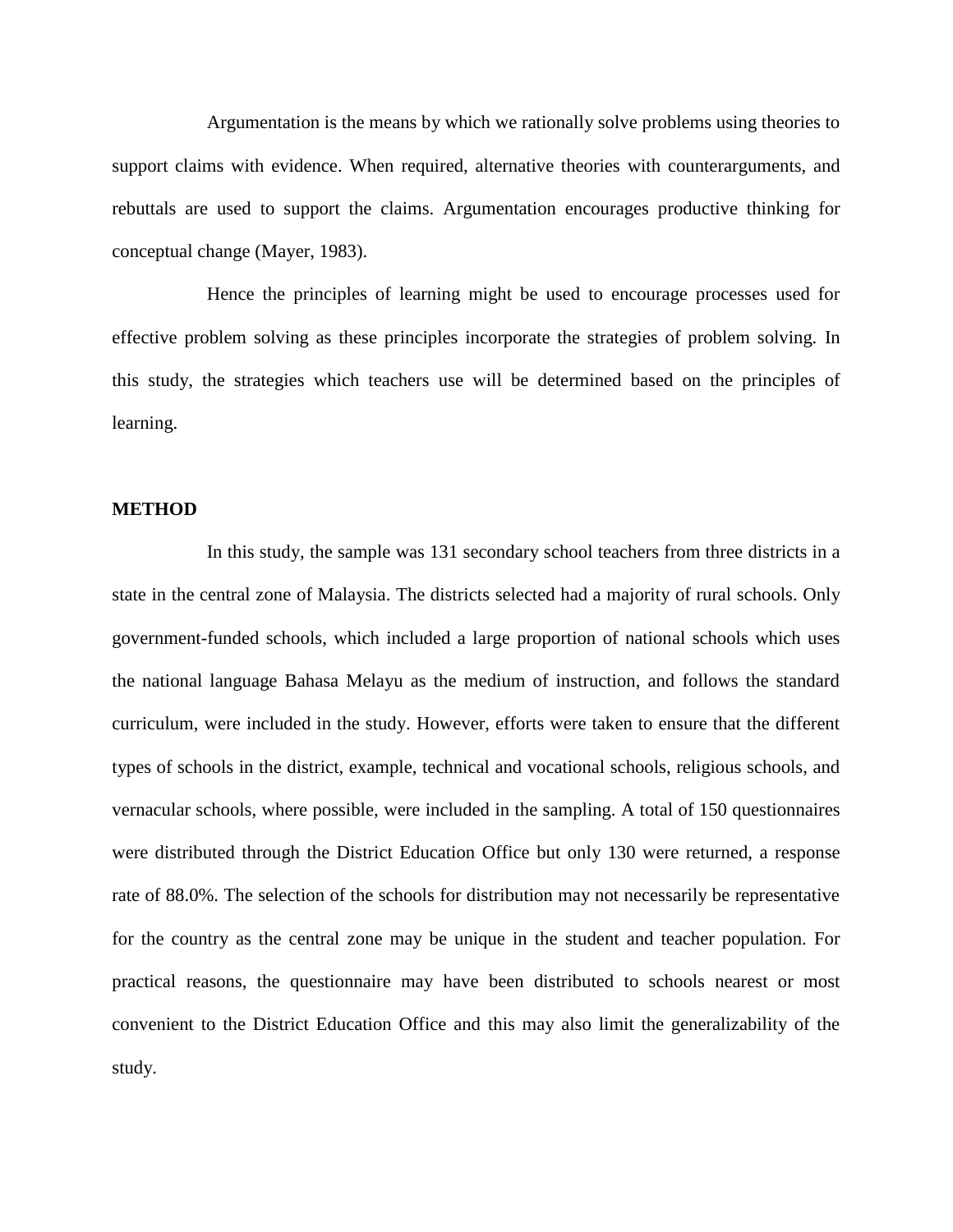The instrument used is the Learning Skills Questionnaire, which was developed based on literature on the strategies for teaching problem solving. The questionnaire comprises items related to the teaching methods and strategies for problem solving. The modes of thinking for meaningful problem solving in the domains of analogizing, modeling, reasoning causally, and arguing were employed (Jonassen, 2013). Respondents' rated the frequency of employing the strategy based on a 5-point Likert scale. On the scale, 1 indicates never using the strategy; 2 almost never, which is less than 20% of the time or once in two to three months; 3 as sometimes, which is about 40% of the time or once in two to three months; 4 as frequently, which is about 60% of the time or once in two weeks; and 5 as always, or more than 80% of the time or almost every lesson.

The data was analysed using descriptive statistics using percentages, means and standard deviation. Data was collected from teachers who volunteered to answer these questionnaires. This again may be a limitation on the generalization of the findings as only the more extrovert or skilled teacher might have volunteered.

#### **RESULTS AND DISCUSSIONS**

The majority of the teachers (75.8%) who took part in the study were teaching at the upper secondary level while 22.0% (29) at the lower secondary level. Most of the teachers were experienced teachers with 41.7% (55) who had 11 to 20 years of experience and 31.1% (41) with 6 to 10 years' experience. A large proportion (58.3%) considered themselves to be skilled in information communications technology (ICT), followed by the averagely skilled group (31.1%). Surprisingly, when asked the frequency of ICT use for teaching, only 47.0% (62) teachers used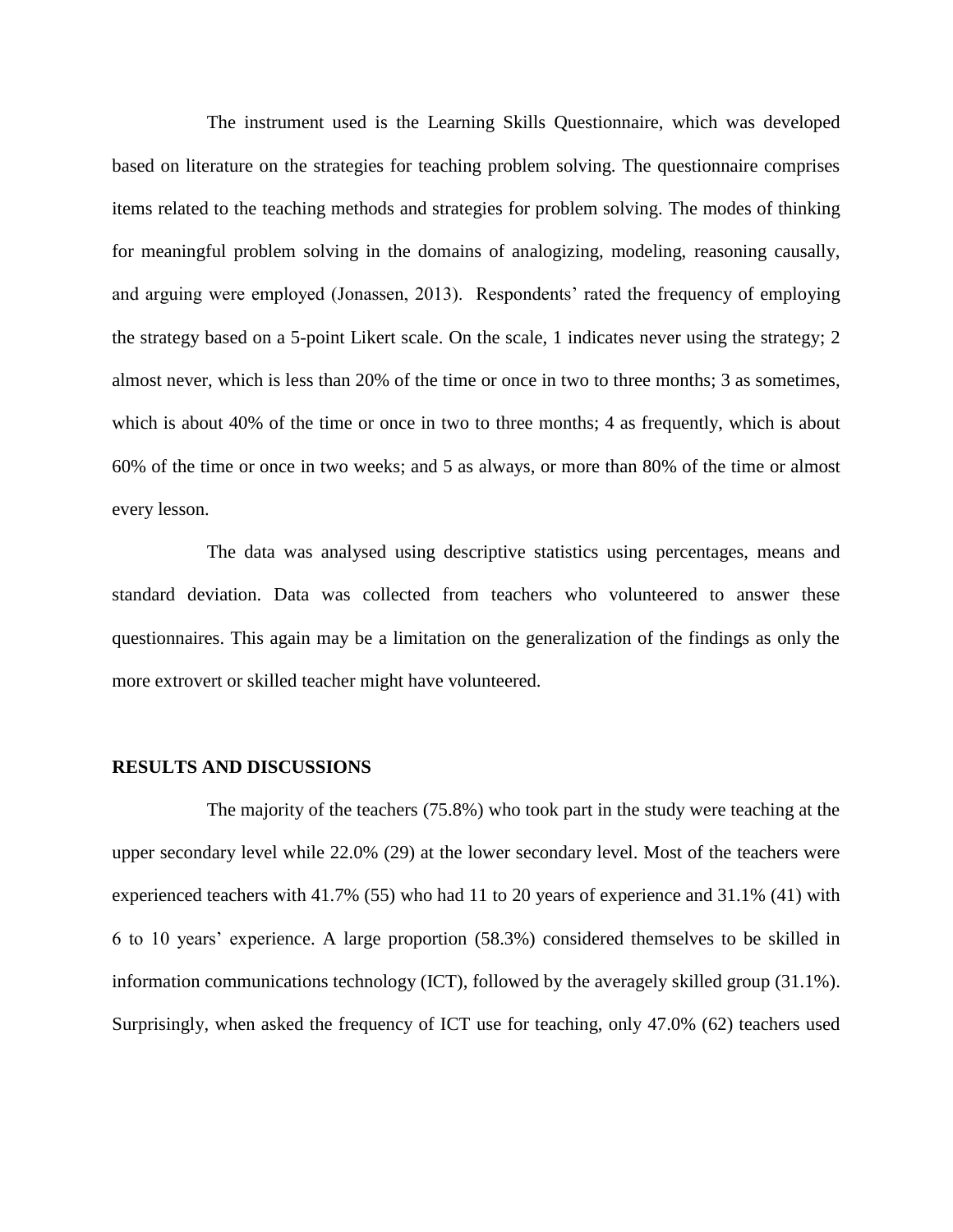ICT about once a week, and about 24.2% (32) used ICT once in two or three weeks (see Table 1).

| <b>Table 1.</b> Frequency of use of ICT use |           |            |  |  |  |
|---------------------------------------------|-----------|------------|--|--|--|
| Frequency of use                            | Frequency | Percentage |  |  |  |
| One a week                                  | 62        | 47.0       |  |  |  |
| Once in 2 weeks                             | 32        | 24.4       |  |  |  |
| Once a month                                | 19        | 14.6       |  |  |  |
| Once in 6 months                            |           | 5.5        |  |  |  |
| Almost never                                | 11        | 8.5        |  |  |  |
|                                             | 131       | 00 Q       |  |  |  |
|                                             |           |            |  |  |  |

The results seem to indicate that teachers prefer teaching facts, and asking students to listen to the teachers' explanation (see Table 2). Teachers from the sample seemed to prefer having students listen to the teachers explanation (Mean = 4.2576, S.D. = .75787), followed by reading notes and books to learn facts (Mean = 3.8864, S.D. = .87935). ICT tools were used less often as listening to an explanation on video or audio was lower than listening to the teacher (Mean = 3.4545, S.D. = .81366), or using ICT tools to construct a model (Mean =  $2.8712$ , S.D. = .98388).

Table 2. Frequency of use of direct instruction strategies

| Items                                                           | Mean   | Std. Deviation |
|-----------------------------------------------------------------|--------|----------------|
| Read notes and books to learn the facts                         | 3.8864 | .87935         |
| Listen to the teachers explanation to learn concepts            | 4.2576 | .75787         |
| Listen to the explanation on video/ audio/ other media to learn | 3.4545 | .81366         |
| concepts<br>ICT tools or software to construct a model          | 2.8712 | .98388         |
|                                                                 |        |                |

**Note:**

1: Never 2: Less than 20% of the teaching time

3: Sometimes: 40% of the teaching time

4. Frequently: 60% of the teaching time

5. Always: More than 80% of the teaching time

The teachers' preference for teaching facts may be because they are less familiar with teaching for higher order thinking or using problem solving strategies. The lack of time, confidence, skill and knowledge might have contributed to this (Nagappan, 2001). In addition,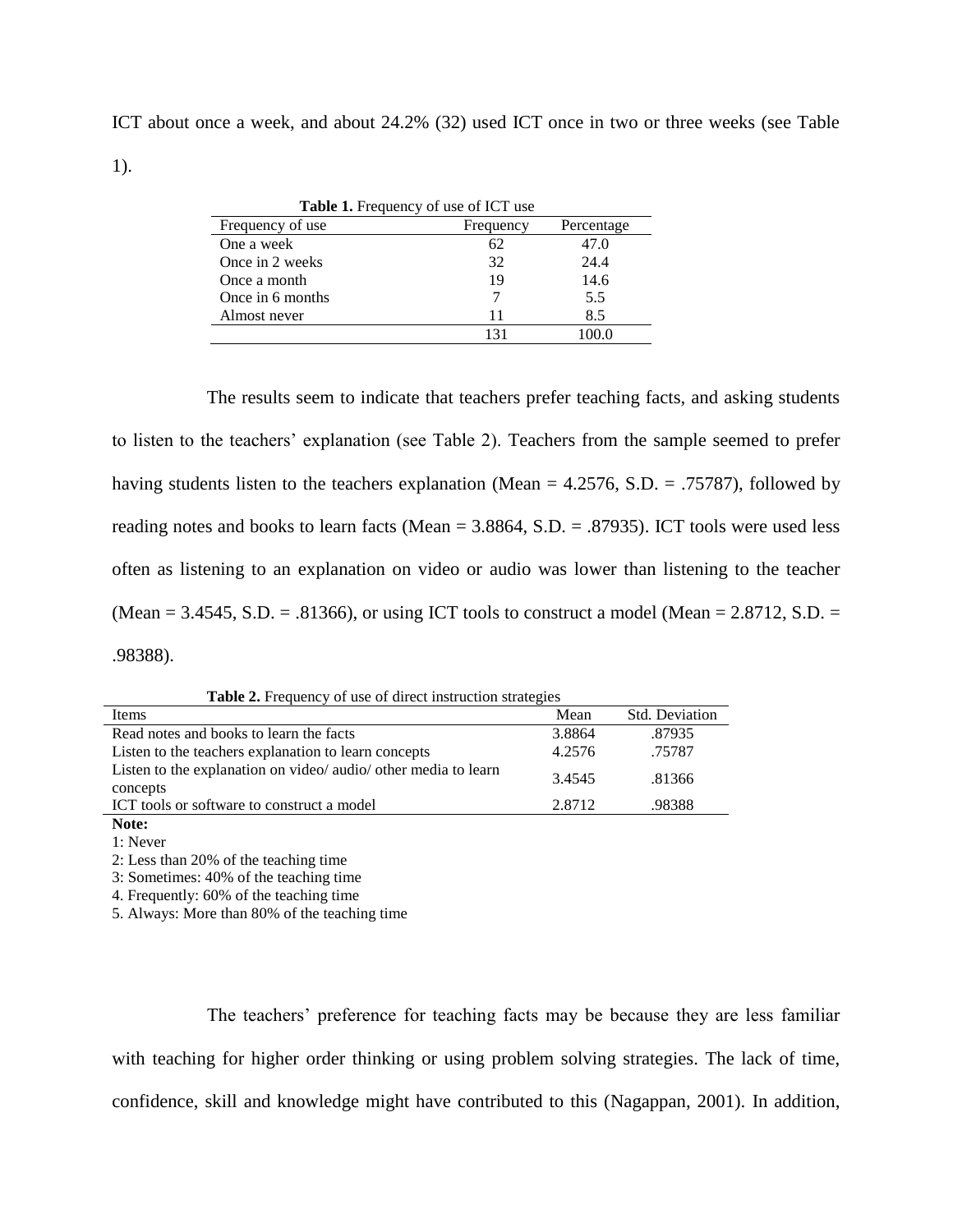the use of technology did not seem to be seen as important for instruction. Although teachers perceived themselves to be skilled in ICT (58.3%), but a large number do not use ICT often enough as 24.2% still used ICT only once in two or three weeks.

The dominant problem solving strategy used is making analogies to similar problems (Mean = 3.8333, S. D. = .66220), followed by arguing (Mean = 3.6894, S. D. = .47347), and reasoning causally (Mean = 3.5833, S. D. = .68709).

| Table 3. Strategies for problem solving |  |
|-----------------------------------------|--|
|-----------------------------------------|--|

| Domain             | Minimum | Maximum | Mean   | Std. Deviation |
|--------------------|---------|---------|--------|----------------|
| Analogizing        | 67      | 5.00    | 3.8333 | .66220         |
| Modeling           | 1.80    | 5.00    | 3.3348 | .59232         |
| Reasoning causally | l.40    | 5.00    | 3.5833 | .68709         |
| Arguing            | 2.43    | 5.00    | 3.6894 | .47347         |

**Note:**

1: Never

2: Less than 20% of the teaching time

3: Sometimes: 40% of the teaching time

4. Frequently: 60% of the teaching time

5. Always: More than 80% of the teaching time

The findings indicate that Malaysian teachers were better at solving problems by making analogies with other similar problems which were encountered by students in previous questions or situations. In this way ideas were compared for forming new schemas and learning (Jonassen, 2013; Mayer, 1983). However, the disadvantage of this method is that the learner had to have built sufficient prior experience. Without sufficient experience, the levels of thinking would be lower and learning might not be taking place (Dick Carey & Carey, 2014; Luchins, 1942).

Argumentation was done less frequently than analogizing. Students would probably need to justify arguments, to elaborate the steps taken and the alternative methods and solutions (Jonassen, 2013). Providing evidence and supporting claims is an important process to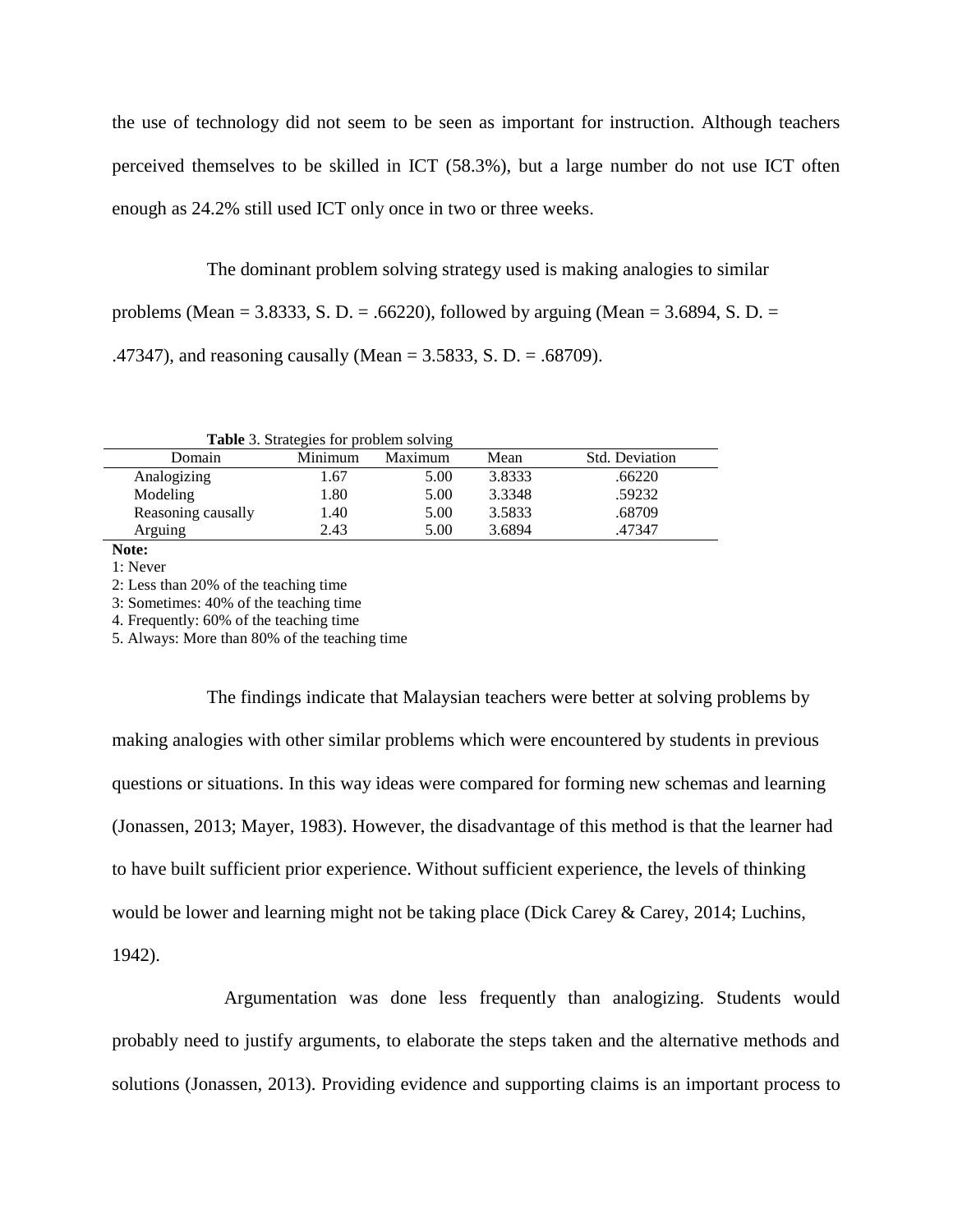encourage productive thinking (Mayer, 1983). Causal reasoning is also supported by making logical arguments and inferences to elaborate theories and important for instruction (Jonassen, 2013).

However, teachers seemed less inclined to use modeling. Modeling is essential to defining and representing relationships for testing concepts and understanding. The manipulation of these models will be important for the thinking processes to develop. However, the lack of preference for experimenting and testing, perhaps due to the lack of time, may have contributed to modeling being a less popular strategy (Nagappan, 2001).

# **CONCLUSIONS**

The Malaysian government has invested in developing human capital by encouraging the development of innovative and higher order thinking through programmes such as i-Think for schools. However, teachers do not seem to be implementing instructional strategies which can promote higher order thinking often enough, but instead seem to focus on teaching factual and conceptual knowledge. The training programmes for both pre-service and in-service teachers need to be edlook at to determine how teachers can be trained to use the strategies for thinking with their students.

Hence, instructional models for teaching problem solving and higher order thinking skills, which are easy to apply in the Malaysian context is required for teachers to acquire the skills and knowledge, and to practice with the students. This is required for developing higher order thinking among students. One consideration to encourage teachers in teaching thinking skills may be to reduce the curriculum content and the emphasis on teaching for passing the examination. This may allow students and teacher to explore content and spend time on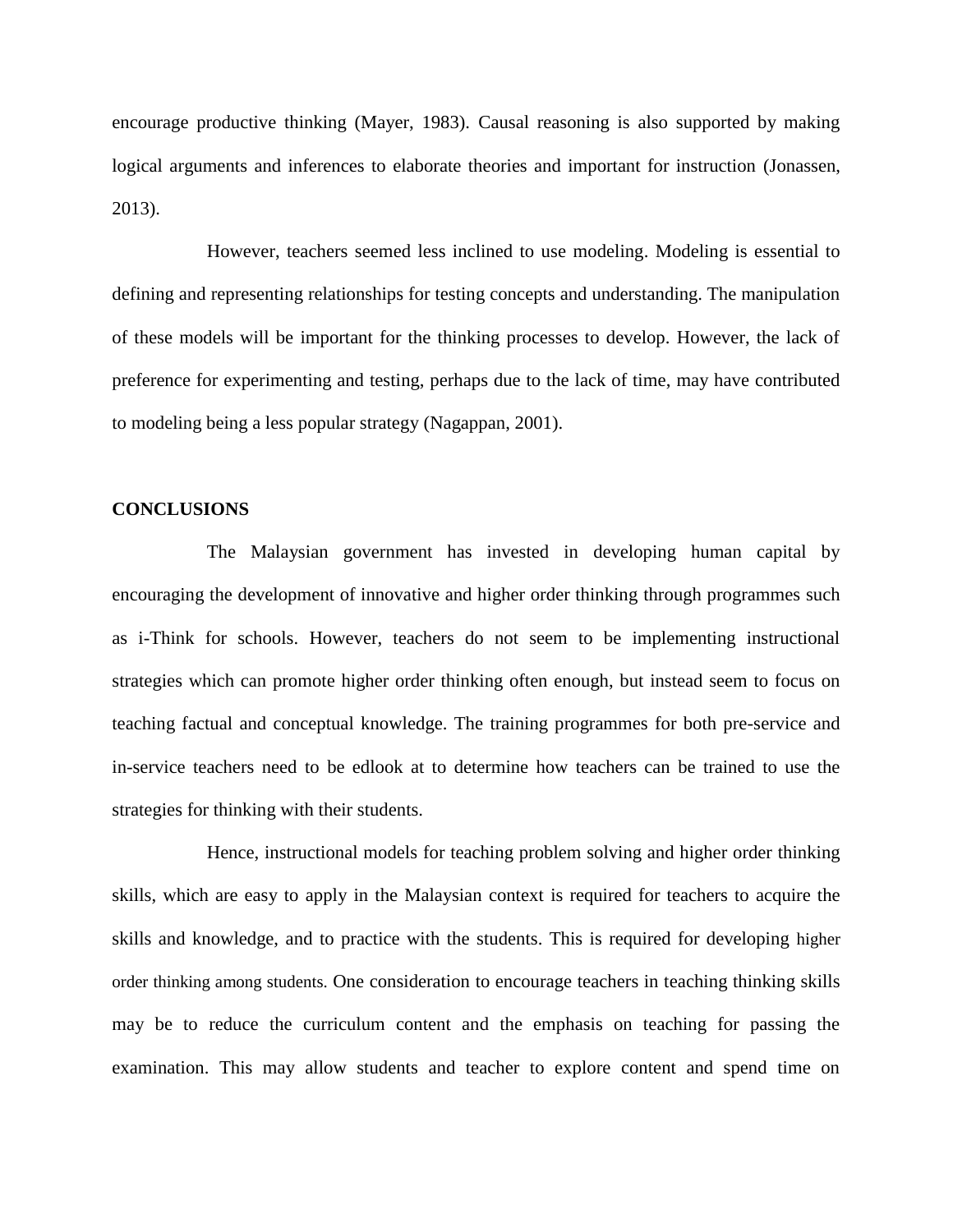modeling so that there can make hypothesis, and conduct experiments to test their hypothesis. This may be useful for developing a thinking nation who are able to solve problems in their studies and at the workplace.

## **ACKNOWLEDGMENTS**

The authors wish to thank the Ministry of Education Malaysia as this work was supported in part

by a grant FP011-2014B from the Fundamental Research Grant Scheme, Ministry of Education

Malaysia.

# **REFERENCES**

- Agensi Innovasi Malaysia (AIM) (2014). *Cultivating a thinking culture.* Retrieved from http://innovation.my/initiatives.
- Bassham, G., Irwin, W., Nardone, H., & Wallace, J. (2012). *Critical thinking: A student's introduction* (5<sup>th</sup> ed.). New York, NY: McGraw-Hill Higher Education.
- Blosser, P. E. (1991). *How to ask the right questions.* Arlington, VA: National Science Teachers Association Press.
- DeWitt, D., N. Alias, N., Siraj, S. & Hutagalung, F. (2014). Designing instruction for knowledge management processes using a wiki. In F. L. Gaol, W. Mars, H. Saragih (Eds.). *Management and Technology in Knowledge, Service, Tourism & Hospitality.* Netherlands: CRC Press.
- [Dick,](http://www.amazon.com/Walter-Dick/e/B001IXOFQI/ref=dp_byline_cont_book_1) W., [Carey,](http://www.amazon.com/Lou-Carey/e/B0027MMUGQ/ref=dp_byline_cont_book_2) L. & [Carey,](http://www.amazon.com/s/ref=dp_byline_sr_book_3?ie=UTF8&text=James+O.+Carey&search-alias=books&field-author=James+O.+Carey&sort=relevancerank) J. O. (2014). *Systematic design of instruction* (8th ed.). New York, NY: Pearson.
- Jonassen, D. H. & Colaric, S (2001). Information landfills contain knowledge; searching equals learning; hyperlinking is good instruction; and other myths about learning from the internet. *Computers in Schools, 17*(3), 159-170.
- Jonassen, D. H. (2013). First Principles of Learning. In J. M. Spector, B. Lockee, S. Smaldino, & M. Herring, M. (Eds.). *Learning, problem solving, and Mindtools: Essays in honor of David H. Jonassen.* New York, NY: Routledge.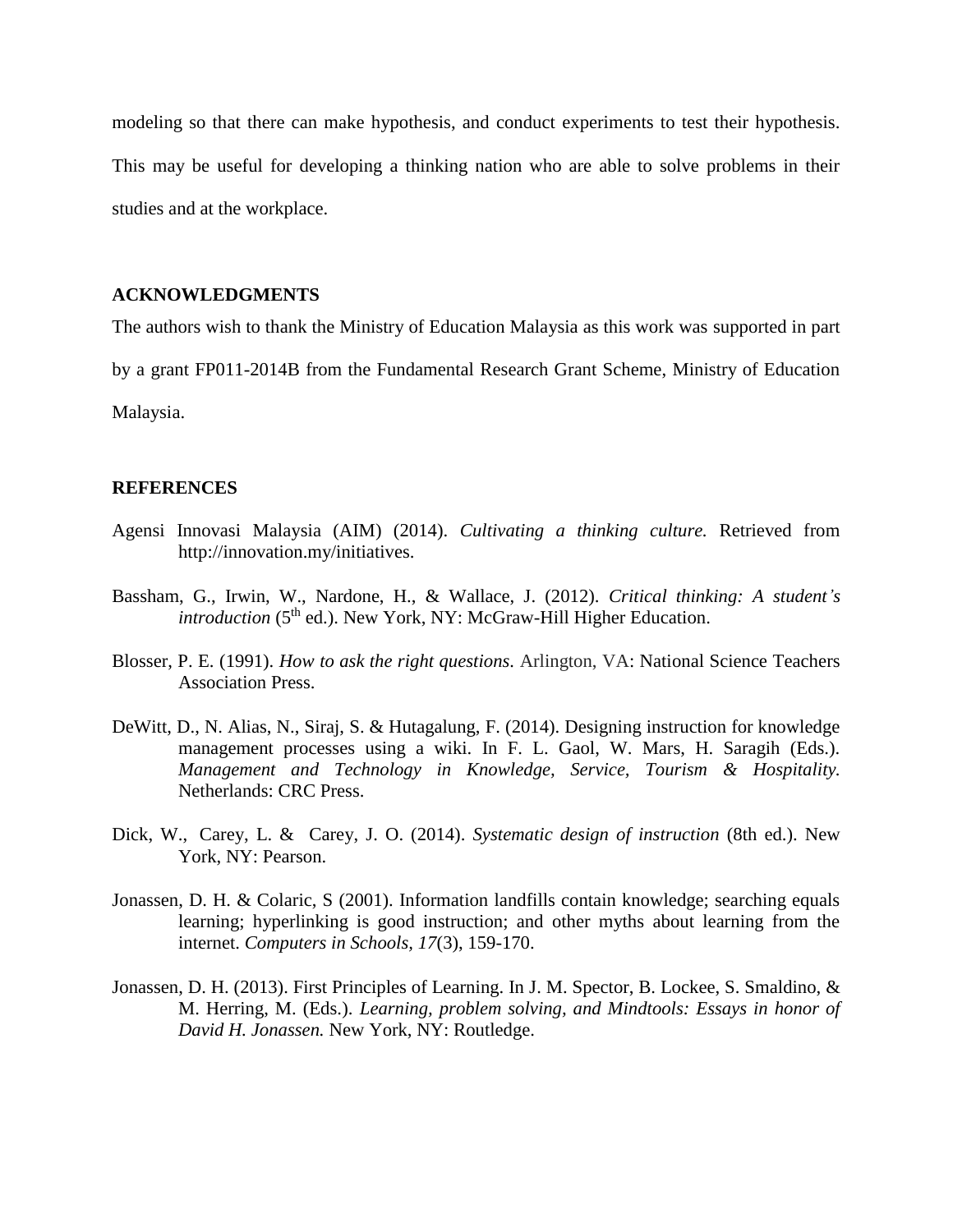- Jones, H. (2008). Thoughts on teaching thinking: perceptions of practitioners with a shared culture of thinking skills education. *The Curriculum Journal, 19*(4), 309-324. doi:10.1080/09585170802509898
- Kuldas, S., Hashim, S., & Ismail, H. N. (2015). Malaysian adolescent students' needs for enhancing thinking skills, counteracting risk factors and demonstrating academic resilience. *International Journal of Adolescence and Youth, 20*(1), 32-47. doi:10.1080/02673843.2014.973890
- Luchins, A. S. (1942). Mechanization in problem solving. *Psychological Monographs, 52*(6), 248.
- Marzano, R. J., Brandt, R. S., Hughes, C. S., Jones, B. F., Presseisen, B. Z., Rankin, S. C. & Suhor, C. (1988). Dimensions of thinking: A framework for curriculum and instruction. Alexendria, VA: Association for Supervision and Curriculum Development.
- Mayer, R. E. (1983). *Thinking, problem solving, cognition*. New York, NY: W. H. Freeman & Co.
- Mazmin, M. (2013). i-THINK in the implementation of school-based assessment towards developing higher order thinking skills. Proceedings of *Seminar Majlis Dekan Institusi Pendidikan Tinggi*, September 2013, International Islamic University, Gombak, Selangor, Malaysia.
- Ministry of Education Malaysia (2015). *The Malaysian Education Blueprint 2015 - 2025 (Higher Education).* Putrajaya Malaysia: Author.
- Ministry of Education (2013). *The Malaysian Education Blueprint 2013 – 2025: Preschool to Post Secondary*. Putrajaya Malaysia: Author.
- Ministry of Education. (2012). Preliminary Report: Malaysia Education Blueprint 2013–2025. Putrajaya Malaysia: Author
- Nagappan, R. (1998). *Teaching higher-order thinking skills in language classrooms in Malaysia: The teachers' dilemmas.* Paper presented at the Inaugural Conference of the Malaysian Educational Research Association, Malaysia.
- Nagappan, R. (2001). The teaching of higher-order thinking skills in Malaysia. *Journal of Southeast Asian Education, 2*(1), 1-22.
- Nagappan, R. (2002). *Using constructivist approach to teach higher order thinking skills: transforming teaching practice to facilitate mindful learning.* Paper presented at the 10th International Conference on Thinking, June 2002, Harrogate, England.
- Nagappan, R. (2010). Teaching thinking skills at institutions of higher learning: Lessons learned. *Pertanika Journal of Social Science and Humanities, 18*, 1-14.